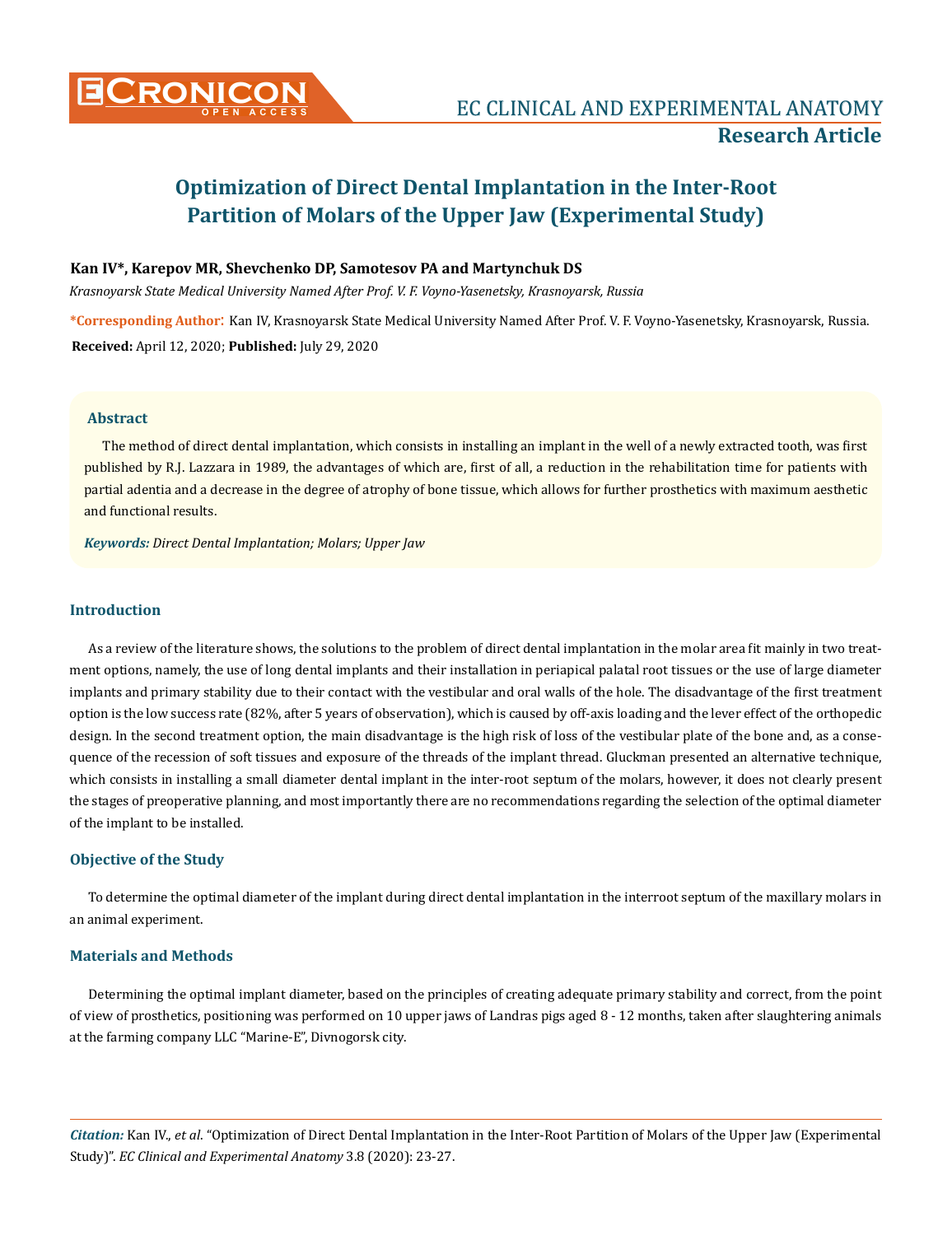At the first stage, CBCT was performed on all the experimental material using the VATECH Pax-i3D (PHT-6500) apparatus. Considering the fact that the interroot septum in the region of the molars of the upper jaw has the shape of a pyramid and its base is an irregular triangle, the basis of this study was the method for determining the diameter of the implant for installation in the interroot septum (RF Patent for invention No. 2599877 dated 04/21/2015 "Method determining the diameter of the implant during immediate dental implantation in the interroot septum when removing molars of the upper jaw").

The essence of the method is to determine the diameter of the only possible circle inscribed in the base of the interroot septum (irregular triangle). Using the values of the area and perimeter calculated in the program for viewing and analyzing three-dimensional images of Ez3D plus, the mathematical formulas were used: (D) = r \* 2; (r) = S/p; p = P/2, where D is the diameter, r is the radius, S is the area, the P is the perimeter, the is the p-half-perimeter and the diameter of the only circle that can be entered into the triangle constructed at the base of the inter-root septum was determined.

We hypothesized that the calculated diameter will exactly match the maximum possible diameter of the dental implant planned to be installed in the interroot septum. In the program for viewing and analyzing computed tomograms Ez3D plus, the height of the interroot septum and the diameter of the circle inscribed in the base of the interroot septum in the region of the third and fourth premolars of the upper jaw of pigs were calculated using the method described above.

At the next stage, atraumatic extraction of these pigs' teeth, the most similar in structure to the first and second human molars, was performed. With a fracture of the interroot septum, the experiment was considered unsuccessful.

Next, in the area of the apex of the interroot septum with a round boron with a diameter of 5 mm, a platform was prepared in which, strictly adhering to the surgical protocol, implantation beds for dental implants from DENTIS (Korea) were formed with a platform/ apex diameter of 3.7/3.0; 4.1/3.4; 4.3/3.6; 4.8/4.1 mm in turn, starting with a smaller size. The criteria for the failure of the experiment were: fracture of the interroot septum, torc < 30 N/cm<sup>2</sup>. Thus, a total of 40 experiments were performed. After each placement of dental implants in the interroot septum of the third and fourth premolar pigs, the control cone beam computed tomography was performed. In the program for viewing and analyzing tomograms, the position of the installed implant was evaluated.

#### **Results and Discussion**

The study found that the studied sizes of the alveolar processes of the right and left upper jaws of pigs did not differ significantly from each other (p > 0.05). It was revealed that the height of the interroot septum of the third and fourth premolar pigs in the upper jaw was 10.7 [9.8; 12.0] mm. The diameter of the inscribed circle in the interroot septum of these teeth was 5.1 [4.5; 6.2] mm.

It was found that in 7.5% of cases, a fracture of the interroot septum occurred at the stage of extraction of three-root teeth. The height of the interroot septum and the diameter of the circle inscribed in its base were on average 9.2 mm and 4.1 mm, respectively. In the future, these cases were not taken into account in the study.

Thus, the study of choosing the optimal diameter of the dental implant during direct dental implantation in the interroot septum of multi-root teeth was carried out in 37 cases (100%). The height of the partition and the diameter of the circle inscribed in its base were 11.0 [9.8; 12.0] mm and 5.1 [4.5; 6.4] mm, respectively. At the stage of implant placement with a diameter of 3.7/3.0 mm, a fracture of the interroot septum occurred in 16.2% (6 cases, average height and diameter of 10.6 mm and 3.8 mm, respectively), of which 16.6% of cases (1 case, height - 13.0 mm, diameter - 3.8 mm) the torc of the installed implant was 30 N/cm2 . This was regarded by us as a successful operation.

The installation of dental implants with a diameter of 4.1/3.4 mm was performed in 31 cases. The values of the height of the partition and the diameters of the circle inscribed in its base were 11.1 [9.8; 12.0] mm 5.7 [4.7; 6.5] mm, respectively. Fracture of the interroot

*Citation:* Kan IV., *et al*. "Optimization of Direct Dental Implantation in the Inter-Root Partition of Molars of the Upper Jaw (Experimental Study)". *EC Clinical and Experimental Anatomy* 3.8 (2020): 23-27.

24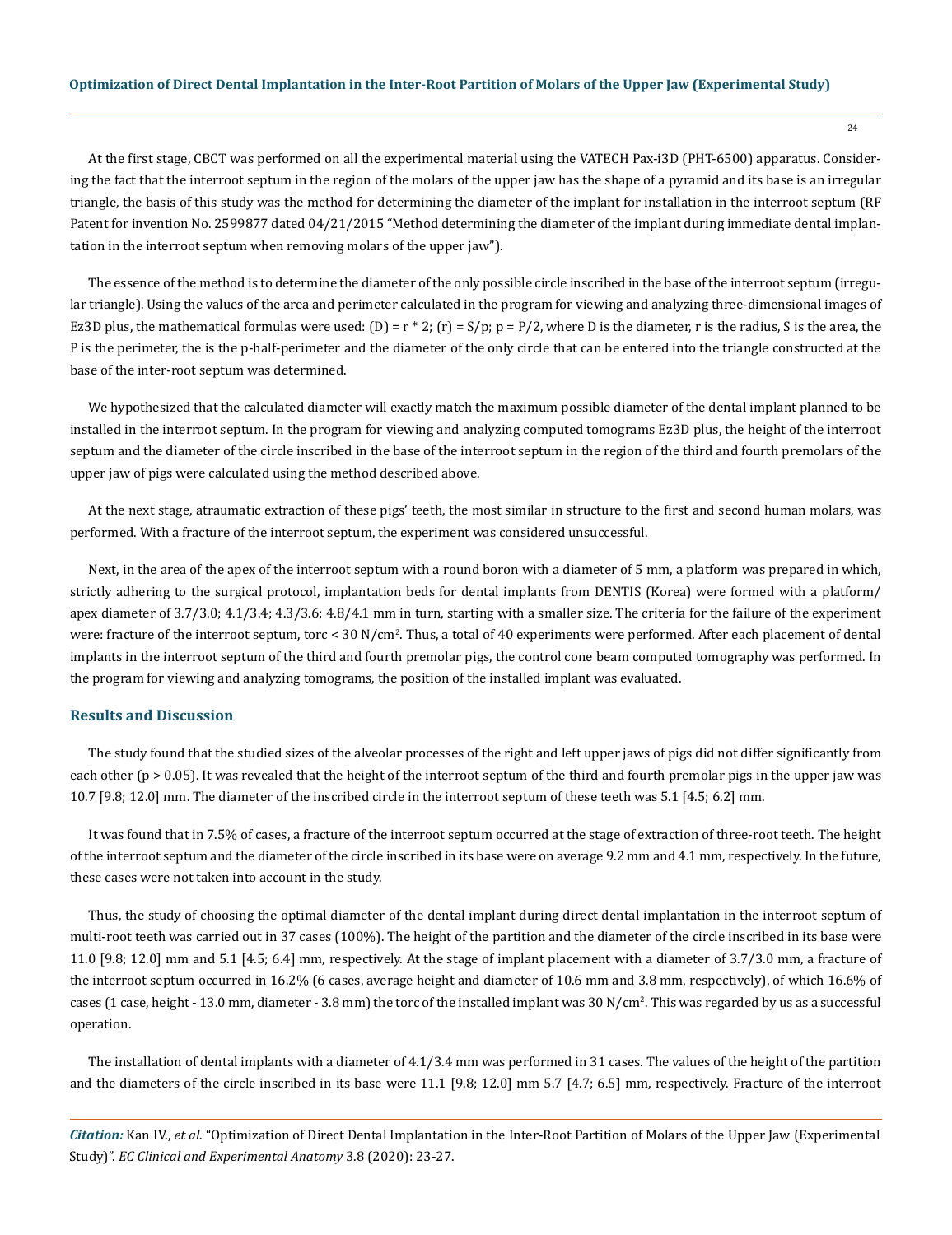# **Optimization of Direct Dental Implantation in the Inter-Root Partition of Molars of the Upper Jaw (Experimental Study)**

28

septum was observed in 12.9% of cases (4 cases, average height and diameter - 11.1 mm and 4.3 mm, respectively). The installation of dental implants with a diameter of 4.3/3.6 mm was performed in 27 cases. The height of the interroot septum was 11.1 [9.9; 12.0] mm, the diameter of the circle inscribed in its base was 5.9 [4.8; 6.5] mm. At the stage of installation, a fracture of the interroot septum occurred in 25.9% (7 cases, average height and diameter 10.7 mm and 4.7 mm, respectively), of which 28.6% of cases (2 cases, average height and diameter - 7.75 mm and 4.7 mm, respectively) the torc of the implants installed was 30 N/cm2 . This was regarded by us as a successful operation.

The installation of dental implants with a diameter of 4.8/4.1 mm was performed in 20 cases. The height of the interroot septum was 10.9 [10.1; 12.1] mm, the diameter of the circle inscribed in its base was 6.2 [5.8; 6.8] mm. Fracture of the interroot septum was observed in 10% of cases (2 cases, average height and diameter 11.2 mm and 4.9 mm, respectively), of which in one case the implant torc reached 30 N/cm2 (height 10.7 mm, diameter - 5.1 mm).

In total, the operation of direct dental implantation into the inter-root septum of three-root teeth in the experiment was successfully performed in 80% of cases. A search was made for the correlation between the diameters of the circles inscribed in the base of the interroot partitions of the three-root pig teeth and the diameters of the platform/body of the dental implants installed in them (Figure 1). Thus, based on the results of an experimental study, during direct dental implantation in the interroot septum of the maxillary molars, we recommend using an implant with a platform/body diameter less than 0.4 mm than the circumference calculated in the preoperative period using the developed technique.



*Figure 1: Implementation of CBCT experimental material on a VATECH Pax-i3D (PHT-6500) apparatus.*

Next, an analysis of the computer tomogram of the upper jaw was performed in the Ez3D plus program. The height of the interroot septum and the diameter of the inscribed circle in the base of the interroot septum of the third premolar were calculated according to the developed method (Figure 2).



*Figure 2: Planning for immediate dental implantation in the inter-root septum in the experiment.*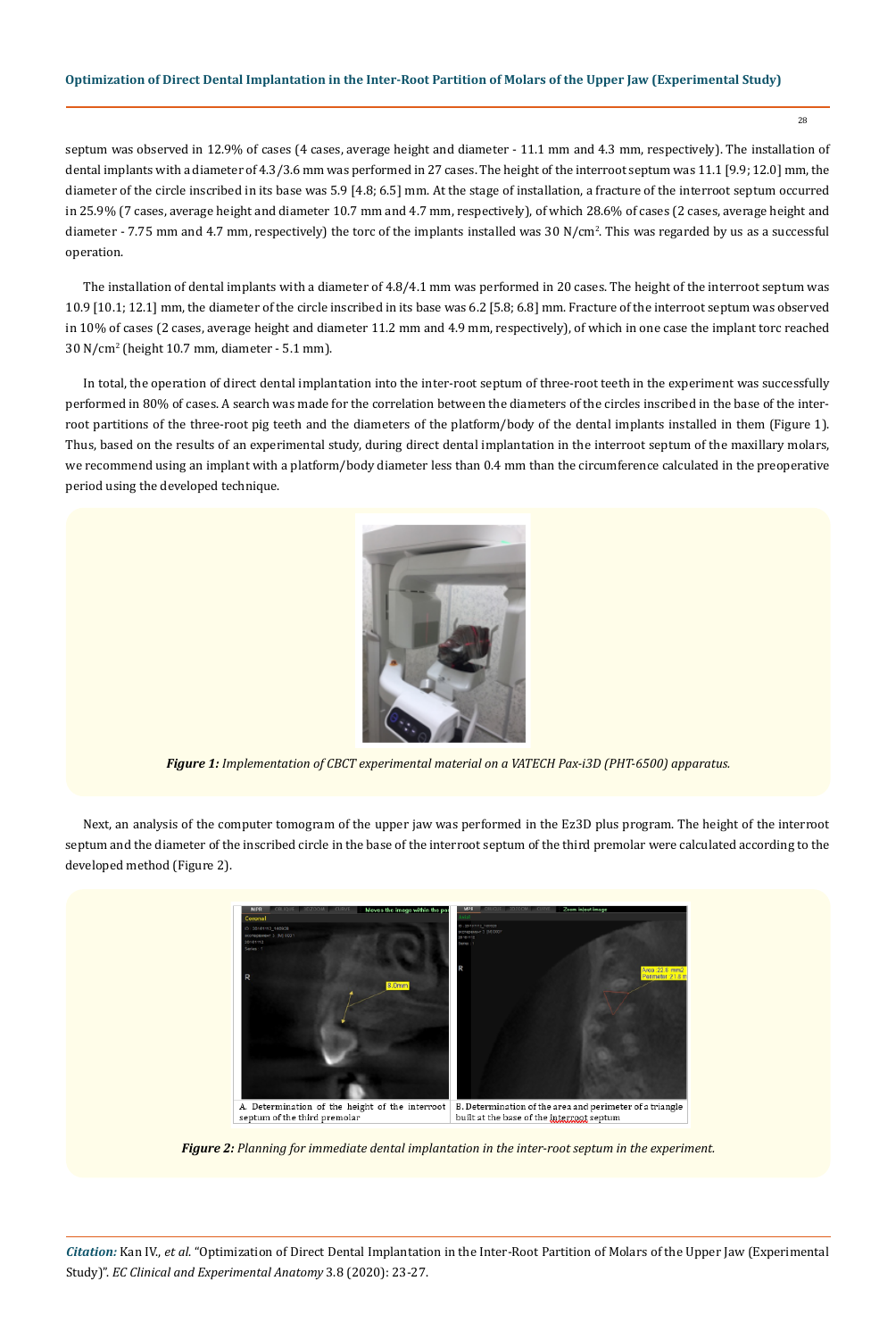#### **Optimization of Direct Dental Implantation in the Inter-Root Partition of Molars of the Upper Jaw (Experimental Study)**

26

Thus, the height of the interroot septum was 8 mm, and the diameter of the circle inscribed in the triangle constructed at the base of the interroot septum of the third premolar corresponded to 4.2 mm. At the next stage, atraumatic removal of the third premolar was performed. At the top of the interroot septum with a boron with a diameter of 5 mm, a site was prepared for the further formation of the implantation bed (Figure 3A and 3B).



*Figure 3: Protocol of direct dental implantation in the interroot septum in the experiment.*

After the implantation bed was formed, the first dental implant of DENTIS (Korea) was installed with a platform/apex diameter of 3.7/3.0 mm and a length of 8 mm (Figure 3B).

On the control CBCT, the position of the dental implant was evaluated as satisfactory (Figure 4).



*Figure 4: Control CBCT after direct dental implantation in the inter-root septum in the experiment.*

After successful implant placement, it was removed and the implant bed expanded to the next implant diameter (4.1/3.4 mm) (Figure 5A). When a dental implant with the following diameter of 4.1/3.4 mm and a length of 8 mm was inserted, a fracture of the interroot septum and a torc of 20 N/cm<sup>2</sup> were observed (Figure 5B).

*Citation:* Kan IV., *et al*. "Optimization of Direct Dental Implantation in the Inter-Root Partition of Molars of the Upper Jaw (Experimental Study)". *EC Clinical and Experimental Anatomy* 3.8 (2020): 23-27.